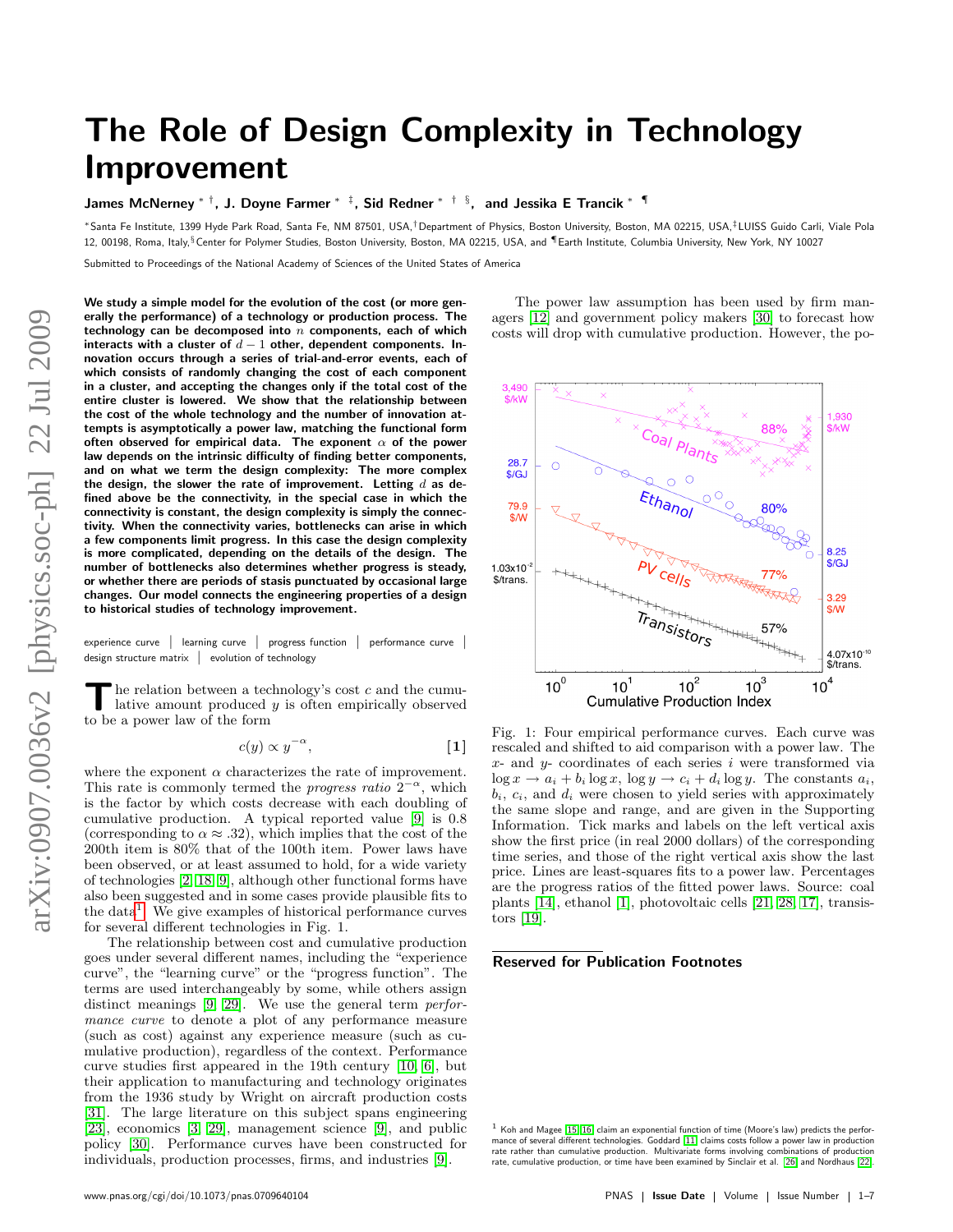tential for exploiting performance curves has so far not been fully realized, in part because there is no theory explaining the observed empirical relationships. Why do performance curves tend to look like power laws, as opposed to some other functional form? What factors determine the exponent  $\alpha$ , which governs the long-term rate of improvement? Why are some performance curves steady and others erratic? By suggesting answers to these questions, the theory we develop here can potentially be used to guide investment policy for technological change.

A good example of the possible usefulness of such a theory is climate change mitigation. Good forecasts of future costs of low-carbon energy technologies could help guide research and development funding and climate policy. Our theory suggests that based on the design of a technology we might be able to better forecast its rate of improvement, and therefore make better investments and better estimates of the cost of achieving low-carbon energy generation.

There have been several previous attempts to construct theories to explain the functional form of performance curves [\[20,](#page-5-22) [4,](#page-5-23) [13\]](#page-5-24). Muth constructed a model of a single-component technology in which innovation happens by proposing new designs at random. Using extreme value theory he derived conditions under which the rate of improvement is a power law. An extension to multiple components, called the production recipe model, was proposed by Auerswald et al. [\[4\]](#page-5-23). In their model each component interacts with other components, and if a given component is replaced, it affects the cost of the components with which it interacts. They simulated their model and found that under some circumstances the performance curves appeared to be power laws.

We simplify the production recipe model in order to make it more tractable. This simplification allows us to derive the emergence of a power law, and in particular, to derive its exponent  $\alpha$ . We obtain the result that the asymptotic rate of improvement is independent of the total number of components *n*. Instead we find that  $\alpha = 1/(\gamma d^*)$ , where  $\gamma$  measures the intrinsic difficulty of finding better components and  $d^*$  is what we call the *design complexity*. When the connectivity of the components is constant, the design complexity is equal to the connectivity, but when connectivity varies, it can also depend on the detailed properties of the design. We also show that when costs are spread uniformly across a large number of components, the whole technology undergoes steady improvement. In contrast, when costs are dominated by a few components, it undergoes erratic improvement. Our theory thus potentially gives insight into how to design a technology so that it will improve more rapidly and more steadily.

## The Model

The production design consists of  $n$  components, which can be thought of as the parts of a technology or the steps in an industrial process.<sup>[2](#page-1-0)</sup> Each component i has a cost  $c_i$ . The total cost  $c$  of the design is the sum of the component costs:  $c = c_1 + c_2 + \cdots + c_n$ . A component's cost changes as new implementations for the component are found. For example, a component representing the step "move a box across a room" may initially be implemented by a forklift, which could later be replaced by a conveyor belt. Cost reductions occur through repeated changes to one or more components.

Components are not isolated from one another, but rather interact as parts of the overall design. Thus changing one component not only affects its cost, but also the costs of other dependent components. Components may be viewed as nodes in a directed network, with links from each component to those that depend on it. The relationship between the nodes and



Fig. 2: Example dependency structure matrices (DSMs) with  $n = 13$  components. Black squares represent links. The DSM on the left was randomly generated to have fixed out-degree for each component. The DSM on the right represents the design of an automobile brake system [\[24\]](#page-5-25). All diagonal elements are present because a component always affects its own cost.

links can alternately be characterized by an adjacency matrix. In systems engineering and management science this matrix is known as the design structure matrix or DSM [\[27,](#page-5-26) [25,](#page-5-27) [5\]](#page-5-28). A DSM is an  $n \times n$  matrix with an entry in row i and column j if a change in component  $j$ , the modifying component, affects component  $i$ , the dependent component (Fig. 2). The matrix is usually binary [\[8,](#page-5-29) [24\]](#page-5-25); however, weighted interactions have also been considered [\[7\]](#page-5-30). DSMs have been found to be useful in understanding and improving complex manufacturing and technology development processes.

We begin by considering the simplest case of fixed outdegree, or equivalently constant *connectivity*, in which each component affects exactly d components: itself and  $d-1$ others. The dependencies between components are chosen at random with equal probability. Cost reductions are realized through the following series of innovation attempts:

- 1. Pick a random component i.
- 2. Use the DSM to identify the set of dependent components  $A_i = \{j\}$  whose costs depend on i.
- 3. Determine a new cost  $c_j'$  for each component  $j \in \mathcal{A}_i$  from a specified probability distribution  $f$ .
- 4. If the sum of the new costs,  $C_i' = \sum_{j \in A_i} c_j'$ , is less than the current sum,  $C_i$ , then each  $c_j$  is changed to  $c'_j$ . Otherwise, the new cost set is rejected.

The costs are defined on  $[0, 1]$ . We assume a probability density function that for small values of  $c_i$  has the form  $f(c_i) \propto c_i^{\gamma-1}$ , i.e. the cumulative distribution  $F(c_i) = \int_0^{c_i} f(c)dc \propto c_i^{\gamma}$ . The exponent  $\gamma$  specifies the difficulty of reducing costs of individual components, with higher  $\gamma$  corresponding to higher difficulty. This functional form is fairly general in that it covers any distribution with a valid powerseries expansion at  $c = 0$ .

## Independent Components

Let us first consider the process with a single component, as originally studied by Muth  $[20]$ . The generalization to n independent components is trivial, and only affects the constant

<span id="page-1-0"></span> $2$  The original production recipe model contained 6 parameters. The following simplifications were made to produce the model in this paper: Length of production run  $T \rightarrow \infty$ . Output-perattempted-recipe-change  $\hat{B}$   $\rightarrow$  1. Available implementations per component  $s$   $\rightarrow$   $\infty$ . Search distance  $\delta \rightarrow 1$ .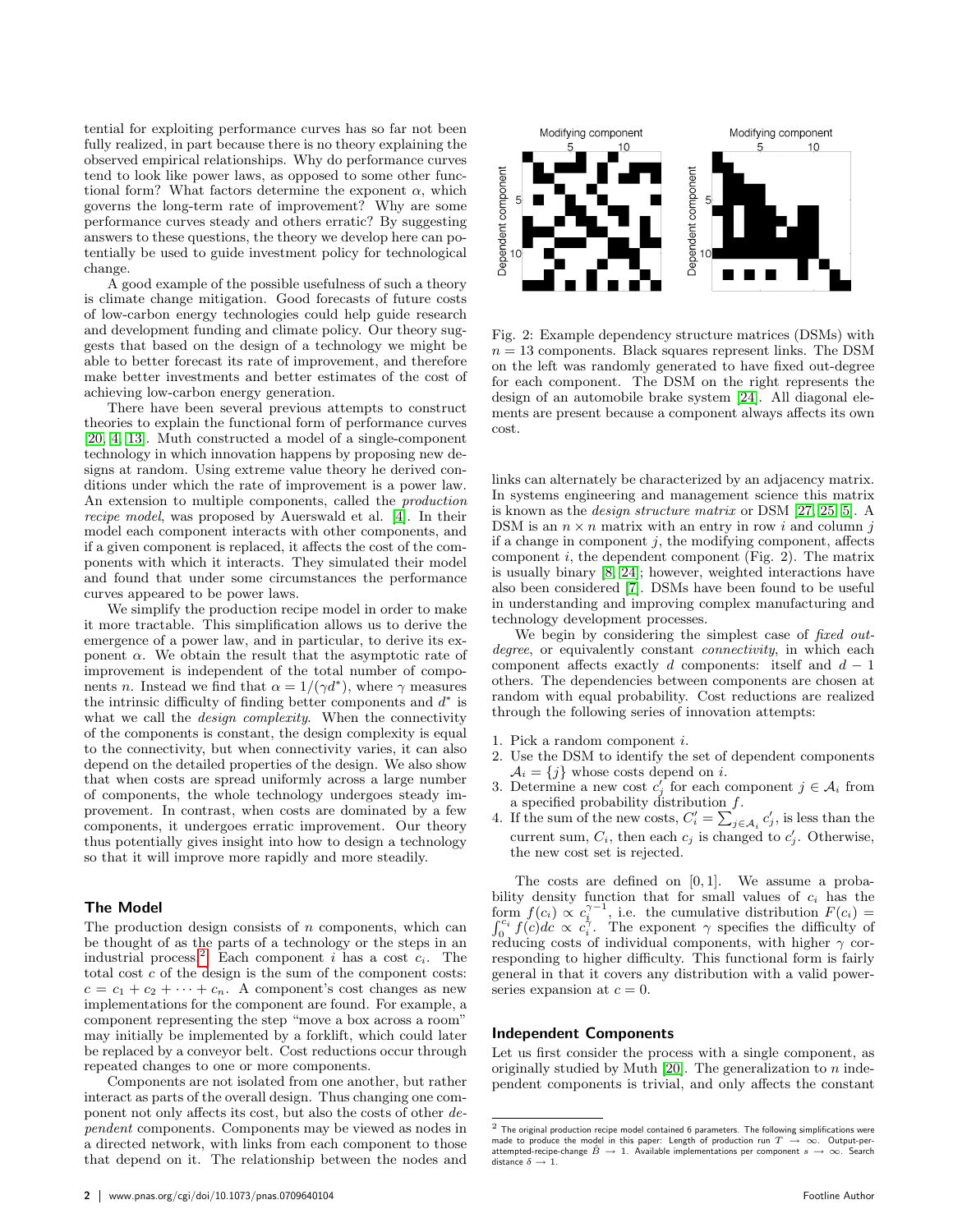

Fig. 3: Simulations of single realizations of the model for various numbers of components n and design complexity  $d^* = d$ , using DSMs with constant d. The plots are for  $n = 10, 30$  and  $d = 1, 4$ . The solid curves represent Eq. [5].

of proportionality. Letting  $t$  represent the number of innovation steps, the cost at time  $t$  is equivalent to the minimum of t independent, identically-distributed random variables. In the Supporting Information we show that the exact solution when  $\gamma = 1$  is

$$
c(t) = \frac{1}{1+t}.\tag{2}
$$

We now present an intuitive derivation that gives the right scaling but underestimates the amplitude. At each innovation attempt a new cost  $c'$  is drawn uniformly from  $[0, 1]$ , and a successful reduction occurs if  $c'$  is less than the current cost c. Since the distribution of new costs is uniform on  $[0, 1]$  the probability  $\text{Prob}(c' < c)$  that c' represents a reduction simply equals c. When a reduction does occur, the average value of  $c'$  equals  $c/2$ . In continuous time the rate of change of the average component cost is

$$
\frac{dc}{dt} \sim -\left(\frac{c}{2}\right) \times \text{Prob}(c' < c) = -\frac{1}{2}c^2.
$$
 [3]

The solution to Eq. [[3](#page-2-1)] gives the correct scaling of  $c(t) \sim 1/t$ as  $t \to \infty$ . One way to view this result is that cost reductions are proportional to the cost itself, leading to an exponential decrease in cost with each reduction event; however, each reduction takes exponentially longer to achieve as the cost decreases. The competition between these two exponentials yields a power law. Muth's result is an application of extreme value theory, in which the mean value of the minimum of m independent and identically distributed random variables evolves as a power law in  $m$  when the variables are drawn from a distribution with a power-series expansion around zero.

#### Interacting Components, Fixed Out-Degree

Now consider an n-component process with fixed out-degree, where each component affects exactly  $d-1$  other, dependent components. Following steps similar to those that led to Eq. [3], let  $c(t)$  denote the current total cost of all components. The average change in c due to the next improvement is given by summing over all changes that result in a new

cost  $c' < c$ , and multiplying the changes by their respective probabilities:

$$
\langle \Delta c \rangle \approx -\int_0^c p(c')(c-c')\,dc'.
$$

This integral is performed in the Supporting Information. The average change per timestep is

<span id="page-2-2"></span>
$$
\frac{dc}{dt} \approx -Ke^{\gamma d+1},\tag{4}
$$

where

$$
K = \frac{1}{n} d^{\gamma d+1} \gamma^d \prod_{j=0}^{d-1} B(\gamma, j\gamma + 2),
$$

and  $B(p,q)$  is the Beta function. The solution to Eq. [4] is

<span id="page-2-0"></span>
$$
c(t) = c(0) \left(\frac{t}{t_0} + 1\right)^{-\frac{1}{\gamma d}}, \qquad [5]
$$

with  $t_0 = [Kc(0)^{\gamma d} \gamma d]^{-1}$ .

We compare our prediction in Eq.  $[5]$  to simulations in Fig. 3. Initially each component cost  $c_i$  is set to  $1/n$ , so that the total initial cost  $c(0) = 1$ , and we arbitrarily choose  $\gamma = 1$ . Our theory correctly predicts the asymptotic power law scaling of the simulated performance curves. Furthermore our theory predicts an initial downward concavity that lasts for a time  $t_0$ ; this prediction is accurate for small d (but for large d it underestimates the concavity). As given by Eq.  $[5]$ , increasing the number of components  $n$  extends the duration of the initial concavity.

The above asymptotic solution for  $c(t)$  is consistently somewhat larger than the average value in the simulation. This discrepancy stems from the approximations involved in deriving Eq. [[5 \]](#page-2-0). In the Supporting Information the average cost is derived by other methods that compute the distribution. These calculations yield the correct amplitude but only apply in the limit  $t \to \infty$ .

<span id="page-2-1"></span>The salient result of this section is that the exponent  $\alpha = 1/(\gamma d)$  of the performance curve is directly and simply related to the out-degree d, which can be viewed as a measure of the complexity of the design, and  $\gamma$ , which characterizes the difficulty of improving individual components in the limit as the cost goes to zero. If  $\gamma d = 1$  then  $\alpha = 1$  and the progress ratio  $2^{-1/(\gamma d)}$  is 50%. If  $\gamma d = 3$  then  $\alpha = 1/3$  and the progress ratio is approximately 80%, a common value observed in empirical performance curves.

## Interacting Components, Variable Out-Degree

When the out-degree of each component is variable the situation is more interesting and more realistic because components may differ in their rate of improvement [\[24\]](#page-5-25). Slowly improving components can create bottlenecks that hinder the overall rate of improvement. To understand why such bottlenecks occur it is important to realize that the rate of improvement of a given component depends on all the clusters  $A_i$  of which it is a member. (Recall that  $A_j$  is the set of components affected by  $j$ .) As illustrated in Fig. 4, there are two ways to reduce the cost of component i:

- 1. Pick i and improve cluster  $A_i$ .
- 2. Pick another modifying component  $j$  that affects  $i$  and improve cluster  $A_i$ .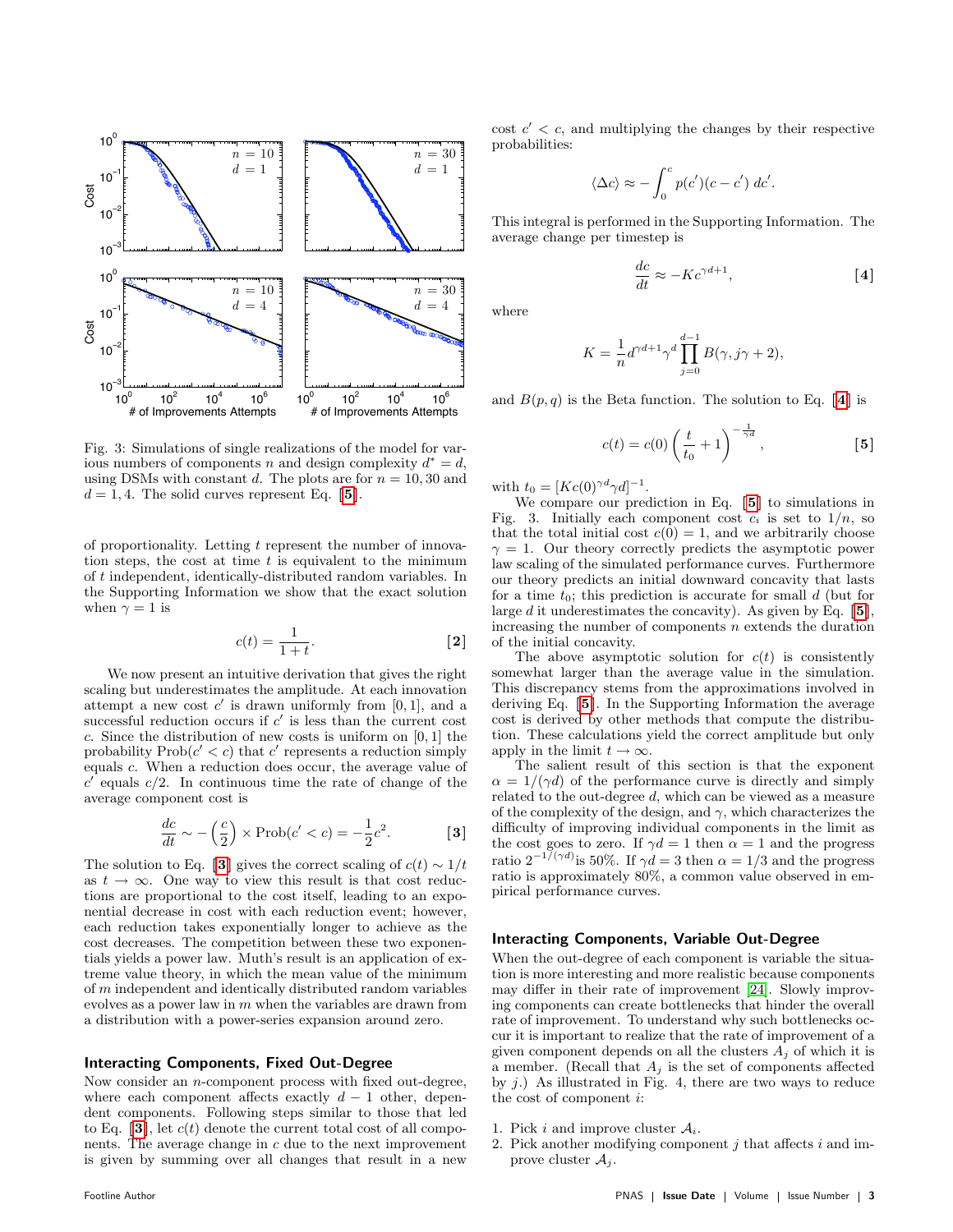

Fig. 4: A component i (shaded circle), together with the depedent components  $A_i$  that are affected by i (dotted ellipse) and the modifying components that affect  $i$  (dashed ellipse). The arrow from  $j$  to  $i$  indicates that a change in cost of component  $j$  affects the cost of  $i$ .

As we shall now show, the limiting rate for the improvement of a given component  $i$  is determined not only by the outdegree of the component itself, but also by the properties of the clusters  $A_i$  of the modifying components that affect it.

First consider process  $(1)$  in which component i is picked, corresponding to the dotted ellipse in Fig. 4. Let  $C_i$  =  $\sum_{k\in\mathcal{A}_i} c_k$  be the sum of the costs of the  $d_i$  dependent components in  $A_i$ . Since  $d_i$  new costs are drawn independently at each time step the generation of new costs is equivalent to picking a point with uniform probability in a  $d_i$ -dimensional hypercube. The combinations of component costs that reduce the total cost lie within the simplex defined by  $\sum_{k \in A_i} c'_k < C_i$ , where  $c'_{k}$  are the new costs. The probability of reducing the cost is therefore the ratio of the simplex volume to the hypercube volume,

$$
p_i = \frac{(C_i^{d_i}/d_i!)}{(1/n)^{d_i}} = \frac{(nC_i)^{d_i}}{d_i!},
$$
 [6]

which is a decreasing function of  $d_i$ . Thus a component with a higher out-degree (greater connectivity) is less likely to be improved when chosen. (This is essentially the reason why  $\alpha$ decreases with d when the out-degree is fixed.)

Let us now consider case  $(2)$  in which component i improves when another modifying component  $j$  that affects it is chosen (lying inside the dashed ellipse in Fig. 4). Any component  $j$  whose cluster contains  $i$  can cause an improvement. Let  $d_j^i$  be the out-degree of the modifying components j that affect  $i$ . Then the overall rate at which  $i$  improves is determined by  $d_i^{\min} = \min_j \{d_j^i\}$ , i.e. by the component j most likely to cause an improvement in  $i$ . The overall improvement rate for the whole technology is then determined by the slowest improving component i. Thus the design complexity is more generally given by

<span id="page-3-1"></span>
$$
d^* = \max_i \{ d_i^{\min} \}.
$$
 [7]

Note that in the case of constant out-degree d this reduces to  $d^* = d$ . In every case we have studied  $\alpha = 1/(d^*\gamma)$  correctly predicts the mean rate of improvement when  $t$  is sufficiently large (see Fig. 5).

#### Fluctuations

The analysis we have given provides insight not only into the mean behavior, but also into the fluctuations about the mean, which can behave quite differently depending on the properties of the DSM. In Fig. 5 we plot two individual trajectories of cost vs. time for each of three different DSMs. The trajectories fluctuate in every case, but the amplitude of fluctuations is highly variable. In the left panel the amplitude of the fluctuations remains relatively small and is roughly constant in time when plotted on double logarithmic scale (indicating that the amplitude of the fluctuations is always proportional to the mean). For the middle and right panels, in contrast, the individual trajectories show a random staircase behavior, and the amplitude of the fluctuations continues to grow for a longer time.

This behavior can be explained in terms of the improvement rates  $d_i^{\min}$  for each component. The maximum value of  $d_i^{\min}$  determines the slowest-improving components. In the left panel the maximum value of  $d_i^{\min} = 2$ . This value is repeated four times. After a long time these four components dominate the overall cost. However, since they have the same values of  $d_i^{\min}$  their contributions remain comparable, and the total cost is averaged over all four of them, keeping the fluctuations relatively small. (See the lower panels of Fig. 5.)

In contrast, in the middle panel we illustrate a DSM where the slowest-improving component (number 7) has  $d_i^{\min} = 4$ and the next slowest-improving component (number 6) has  $d_i^{\min} = 2$ . With the passage of time component 7 comes to dominate the cost. This component is slow to improve because it is rarely chosen for improvement. But in the rare cases that component 7 is chosen the improvements can be dramatic, generating large downward steps in its trajectory. The right case illustrates an intermediate situation where two components are dominant.

Another striking feature of the distribution of trajectories is the difference between the top and bottom envelopes of the plot of the distribution vs. time. In every case the top envelope follows a straight line throughout most of the time range. The behavior of the bottom envelope is more complicated; in many cases, such as the left panel of Fig. 5, it also follows a straight line, but in others, for example the middle panel, the bottom envelope changes slope over a large time range. A more precise statement can be made by following the contour corresponding to a given quantile through time. All quantiles eventually approach a line with slope  $1/d^*$ . However, the upper quantiles converge to this line quickly, whereas in some cases the lower quantiles do so much later. This slower convergence stems from the difference in improvement rates of different components. Whenever there is a dramatic improvement in the slowest-improving component (or components), there is a period where the next slowest-improving component (or components) becomes important. During this time the lower  $d_i^{\min}$  value of the second component temporarily influences the rate of improvement. After a long time the slowest-improving component becomes more and more dominant, large updates become progressively more rare, and the slope becomes constant.

The model therefore suggests that properties of the design determine whether a technology's improvement will be steady or erratic. Homogeneous designs (with constant out-degree) are more likely to show an inexorable trend of steady improvement. Heterogeneous designs (with larger variability in out-degree) are more likely to improve in fits and starts. High variability among individual trajectories can be interpreted as indicating that historical contingency plays an important role. By this we mean that the particular choice of random num-

<span id="page-3-0"></span> $^3$ One problem that must be considered is that of resolution. As an approximation a DSM can be<br>constructed the coarse level of entire systems, e.g. "electrical system", "fuel system", or it can be constructed more accurately at the microscopic level in terms of individual parts. In general these will give different design complexities.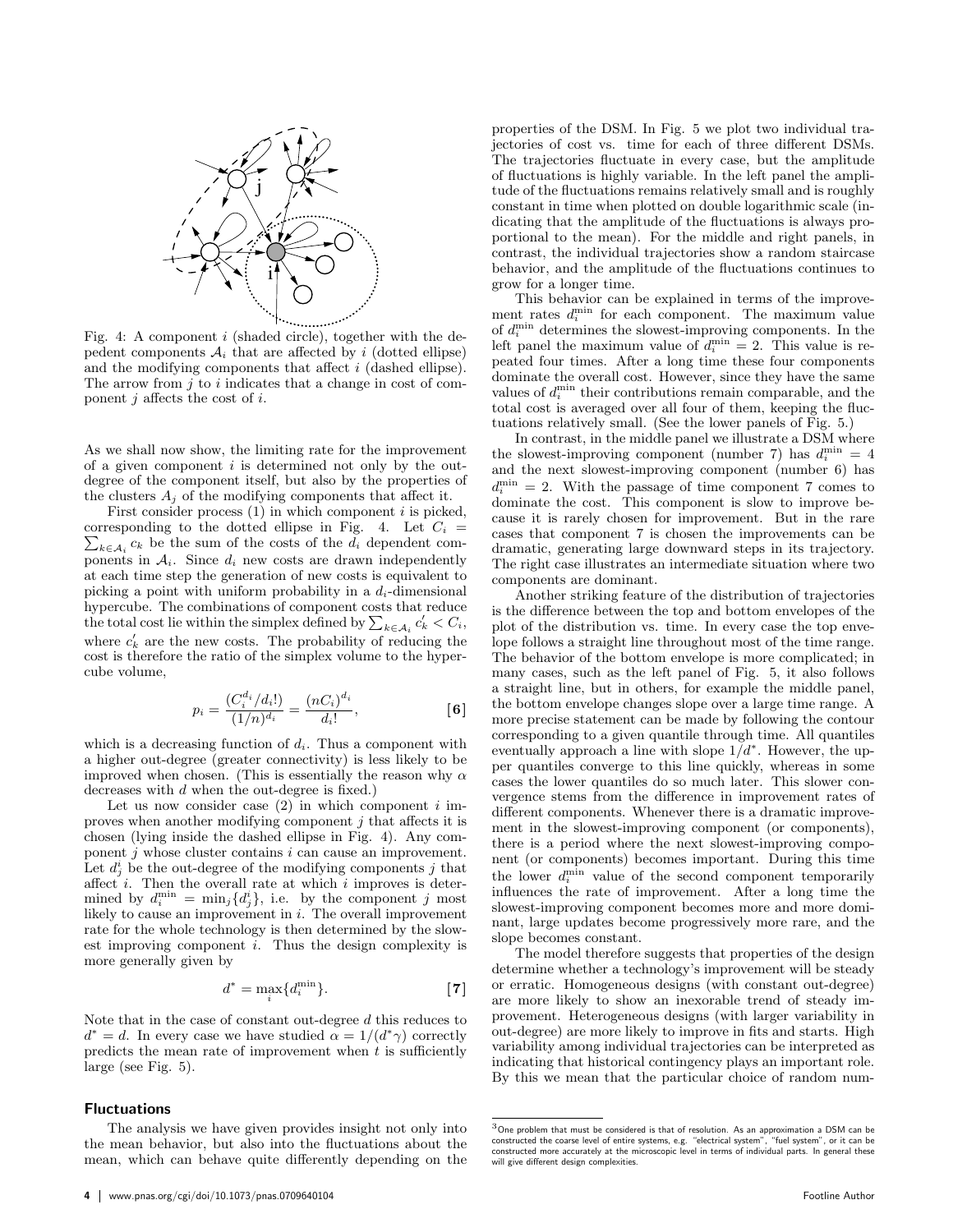

Fig. 5: Evolution of the distribution of costs. Each figure in the top row shows a simulated distribution of costs as a function of time using the design structure matrix (DSM) in the lower left corner of each plot. The upper dash-dot lines provides a reference with the predicted slope  $\alpha = 1/\langle \gamma d^* \rangle$ , with  $\gamma = 1$ ; from left-to-right the slopes are  $-1/2$ ,  $-1/4$ , and  $-1/4$ . The data for each DSM are the result of 50,000 realizations, corresponding to different random number seeds. The distributions are color coded to correspond to constant quantiles, i.e. the fraction of costs less than a given value at a given time. The solid and dashed black curves inside the colored regions represent two sample trajectories of the total cost as a function of time. The DSMs are constructed so that in each case component 1 has the lowest out-degree and component 7 has the highest out-degree. Below each distribution we plot the fraction of the total cost contributed by each of the 7 components at any given time (corresponding to the first simulation run). The components in Figs. (b) and (c) with the biggest contribution to the cost in the limit  $t \to \infty$  are highlighted. The box at the bottom gives the value of  $d_i^{min}$  for each component of the design.

bers, rather than the overall trend, dominates the behavior. In this case progress appears to come about through a series of punctuated equlibria.

To summarize, in this section we have shown that the asymptotic magnitude of the fluctuations is determined by the number of critical bottlenecks, defined as the number of components that have the maximum value of  $d_i^{\min}$ . In the constant out-degree case all of the components are equivalent, and this number is just  $n$ . In the variable out-degree case, however, this number depends on the details of the DSM, which influence  $d_i^{\min}$ . The fluctuations decrease as the number of worst bottlenecks increases.

# Testing the Model Predictions

Our model makes the testable prediction that the rate of improvement of a technology depends on the design complexity, which can be determined from a design structure matrix. The use of DSMs to analyze designs is widespread in the systems engineering and management science literature. Thus, one could potentially examine the DSMs of different technologies, compute their corresponding design complexities, and compare to the value of  $\alpha$  based on the technology's history<sup>[3](#page-3-0)</sup>.

This test is complicated by the fact that  $\alpha$  also depends on  $\gamma$ , which describes the inherent difficulty of improving individual components, which in turn depends on the inherent difficulty of the innovation problem as well as the collective effectiveness of inventors in generating improvements. The exponent  $\gamma$  is problematic to measure independently. Nonethe-

less, one could examine a collection of different technologies and either assume that  $\gamma$  is constant or that the variations in  $\gamma$  average out. Subject to these caveats, the model then predicts that the design complexity of the DSM should be inversely proportional to the estimated  $\alpha$  of the historical trajectory. A byproduct of such a study is that it would yield an estimate of  $\gamma$  in different technologies.

To compare the model predictions to real data one must relate the number of attempted improvements to something measurable. It is not straightforward to measure the effort that has gone into improving a technology, and to compare to real data one must use proxies. The most commonly used proxy is cumulative production, but other possibilities include cumulative investment, installed capacity, R&D expenditure, or even time. The best proxy for innovation effort is a subject of serious debate in the literature [\[15,](#page-5-17) [16,](#page-5-18) [11,](#page-5-19) [26,](#page-5-20) [22\]](#page-5-21).

#### Possible Extensions to the Model

There are a variety of possible ways to extend the model to make it more realistic. For example, the model currently assumes that the design network described by the DSM is constant through time, but often improvements to a technology come about by modifying the design network. One can potentially extend the model by adding an evolutionary model for the generation of new DSMs.

The possibility that the design complexity  $d^*$  changes through time suggests another empirical prediction. According to our theory, when  $d^*$  changes,  $\alpha$  changes as well. One